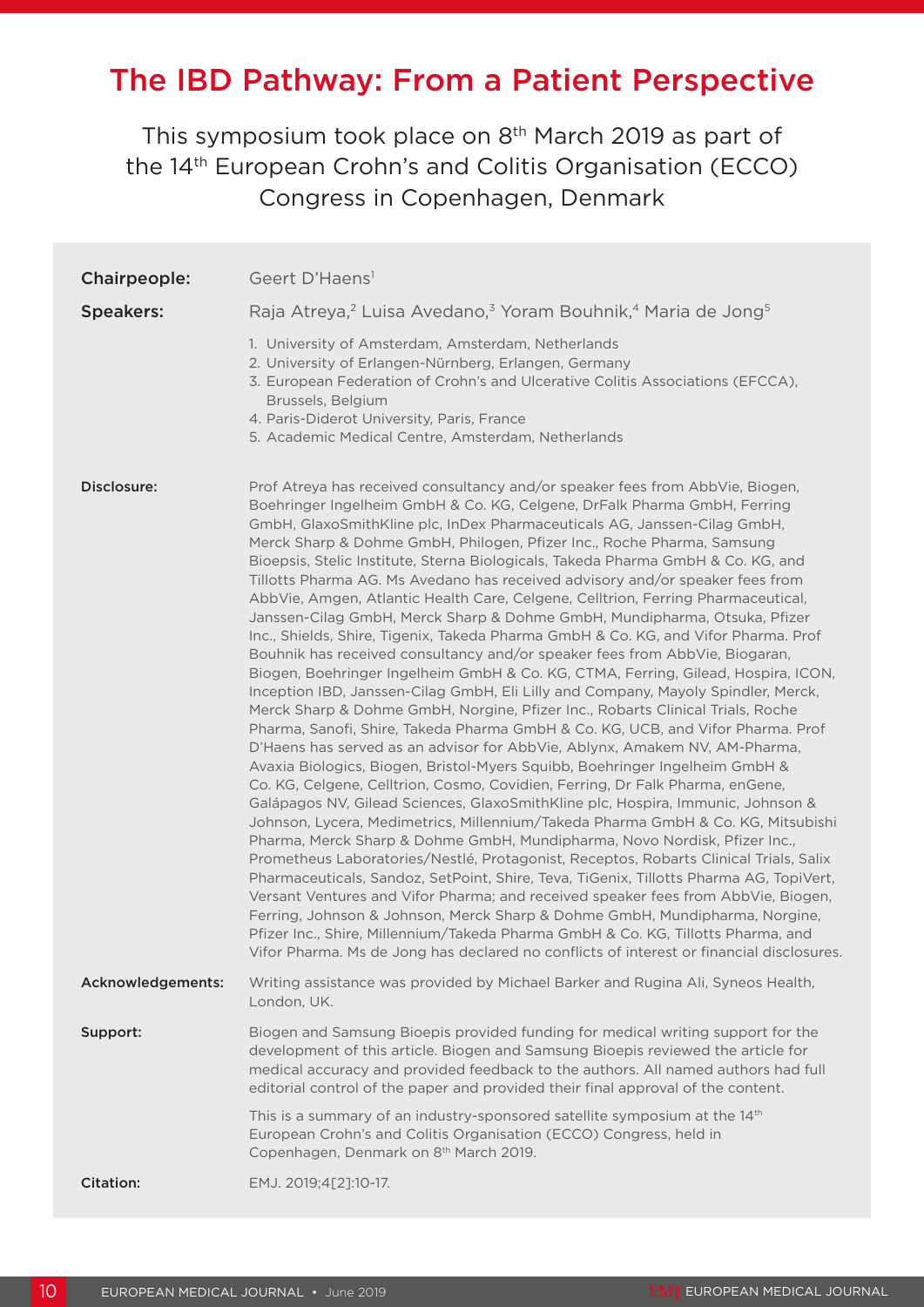#### Meeting Summary

The emergence of anti-TNF biosimilars has had significant implications for the biologic treatment of inflammatory bowel disease (IBD). Significant cost savings provide an incentive for healthcare providers to encourage the prescription of biosimilars instead of reference products. However, patients may have concerns about the switching process, the reason for the switch, or the biosimilar itself, and it is important for healthcare professionals (HCP) to take these into account to enable an informed, shared treatment decision.

The aim of this symposium was to understand treatment of IBD from the patient's perspective, especially when switching treatment to a biosimilar product. Beginning with a review of the current and future treatment landscapes, the implications of the increasing availability of biosimilars were discussed. The role of HCP in communicating information about the switch was explored by the multidisciplinary faculty who also compared switching practices at their own treatment centres and shared best practices. Alongside videos of interviews with patients who had undergone a switch to a biosimilar, a patient advocacy perspective was provided by Ms Luisa Avedano, CEO, the European Federation of Crohn's and Ulcerative Colitis Associations (EFCCA).

#### Introduction

A highly interactive symposium, including prerecorded interviews with patients, was chaired by Prof Geert D'Haens. Participation by the audience was strongly encouraged through live polling and submission of questions to the faculty throughout the meeting.

In recent years, biologics have become a cornerstone in the management of IBD. As reference product patents expire, biosimilars join the treatment armamentarium, adding an exciting and relevant dimension $<sup>1</sup>$ </sup>

Overall healthcare costs are substantial in IBD, with an estimated €1,625 spent in Crohn's disease and €595 in ulcerative colitis per patient every 3 months, much of which is spent on anti-TNF agents (64% and 31% of the total cost in Crohn's disease and ulcerative colitis, respectively).2

Between 2007 and 2020, the introduction of biosimilars has been estimated to offer potential cost savings of between €12 and 33 billion in the European Union  $(EU)^3$  Both direct and indirect benefits are offered by biosimilars. When biosimilars enter the market at reduced prices, this is usually accompanied by a reduction of the price of the reference product. This reduced cost burden in one product allows money to be reinvested into healthcare systems, which might enhance patients' access to effective treatments.<sup>3-5</sup>

While comparability between approved biosimilars and their reference products in terms of safety, efficacy, immunogenicity, and pharmacodynamics has been shown in randomised controlled trials,<sup>6</sup> patients may have reservations about being prescribed therapeutics other than the reference biologic or being switched to a biosimilar. A lack of confidence in treatment, driven by a lack of communication and shared, informed decision-making between the HCP and their patient in preparation for a switch, may lead to subjective loss of response or side-effects.

#### Multidisciplinary Approach to Managing Inflammatory Bowel Disease

Following Prof D'Haens' introduction, the roles of different members of the healthcare team in the pre-switching process were discussed by the faculty. Prof Bouhnik advised that switching should only be done based on a shared decision between the physician and their patient. During the initial switching discussion, it is essential to be clear that the proposed medication is not a new drug or mechanism of action, but is, as Prof Bouhnik noted, a: "similar: the word is important." Following this preliminary conversation, an IBD nurse would be the main point of contact. In Prof Bouhnik's opinion, physicians are often confined by the time pressures of a busy clinic,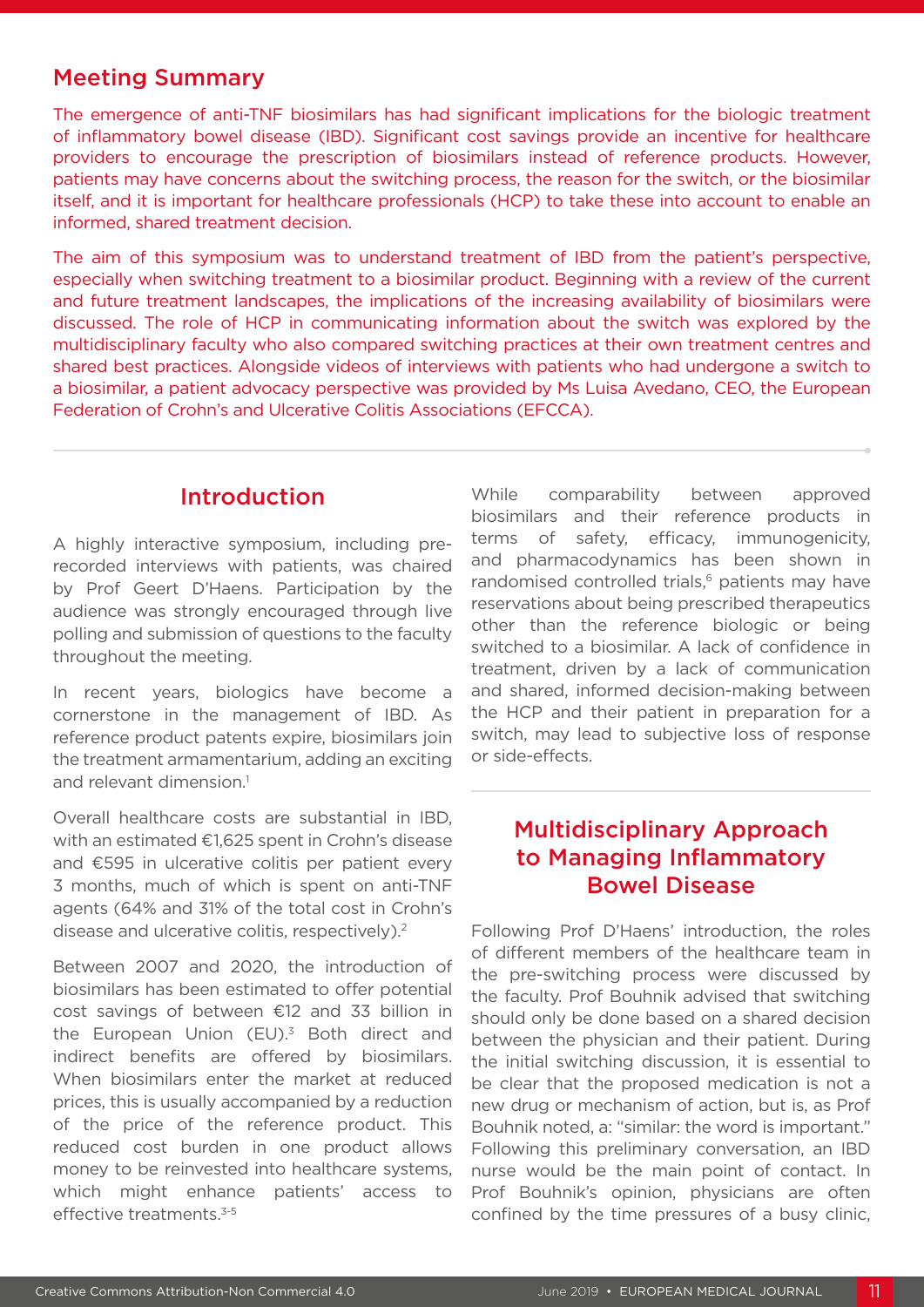and expert nurses are more adept at conversing with patients about switching following the initial consultation.

HCP responding to a pre-symposium questionnaire said an initial consultation to verbally discuss the switch procedure could last from 15 to >30 minutes. Additional information was provided in educational leaflets or letters, and patients were directed to educational websites. After a switch, patients were monitored and a follow-up appointment was scheduled <1 month to 3–6 months post-switch.

Ms Maria de Jong described the role of the nurse in pre-switch communication. Patients are likely to think of questions and concerns following the initial conversation with the treating physician, which they did not articulate during this consultation. It is, therefore, important to have a member of the healthcare team whom patients are able to contact readily to discuss these. The expert nurse can fill this role, with part of their time being set aside for telephone consultations with patients.

# Multidisciplinary Team Communication: Healthcare Professionals

Prof D'Haens noted that the Netherlands, and, within it, the Academic Medical Centre (AMC), were among the earliest locations to adopt biosimilars, with their prescription being encouraged for economic reasons. There was, therefore, little information from other units on how best to communicate with patients about the switch process. Ms de Jong explained that a team approach was decided upon, which included gastroenterologists, IBD nurses, day care centre nurses, a PhD candidate, and the patient. Ideally, the physician talks to the patient about biosimilars in person, but occasionally a telephone consultation is required for practical reasons. Discussions last for approximately 10 minutes, during which the physician provides information and seeks informed consent for a switch to a biosimilar. The physician aims to provide relevant information regarding the switch in a positive and encouraging manner, but ultimately the patient is responsible for making an informed decision whether to undertake

a switch. Ms de Jong also explained that IBD nurses at the AMC clearly explain to patients that they can switch back to the reference product after commencing the biosimilar. In addition, a flyer was developed at the AMC that could be distributed prior to the consultation to provide the patient with some context of the proposed switch or, ideally, following a consultation to provide the patient with further written information.

Prof Atreya described the initial consultation in which patients are introduced to biosimilars, stressing that the most important message to convey was: "more of trust and more of emotion"; patients successfully treated with reference biologics may be averse to changing a therapy that has improved their quality of life or even resulted in disease remission. Ms Luisa Avedano, CEO, EFCCA patient associations (PA), reported that, despite awareness of biosimilars being lower and communication strategies regarding switching being in an early stage at the time of a 2014–2015 survey, a strikingly low figure of 11.7% (n=383) of patients agreed with the statement that they: "trust their pharmacist or treating physician" if they prescribe or deliver a biosimilar following treatment with a reference product.

Prof Raja Atreya highlighted the importance of being open about economic reasons for switching from both a perspective of trust and one of practicality, noting that with sufficient numbers of patients switching to biosimilars, further HCP could be recruited to the unit, leading to a better standard of care through increased availability of staff: "They could really see the waiting times reduced and this was an important factor to motivate them," Prof Atreya explained. Prof D'Haens reported that patients may be encouraged to switch if they consider that cost savings could be used to pay for more effective treatments for other conditions where less expensive therapies are not available.

After the possibility of a switch is introduced by the physician, additional information can be provided by IBD nurses via face-to-face consultation, via telephone, or as printed material. Prof Atreya, Ms de Jong, and Ms Avedano all noted that patients are interested in the results of switching studies. "We have more information, and we can use this information," said Ms de Jong, indicating that clinical data can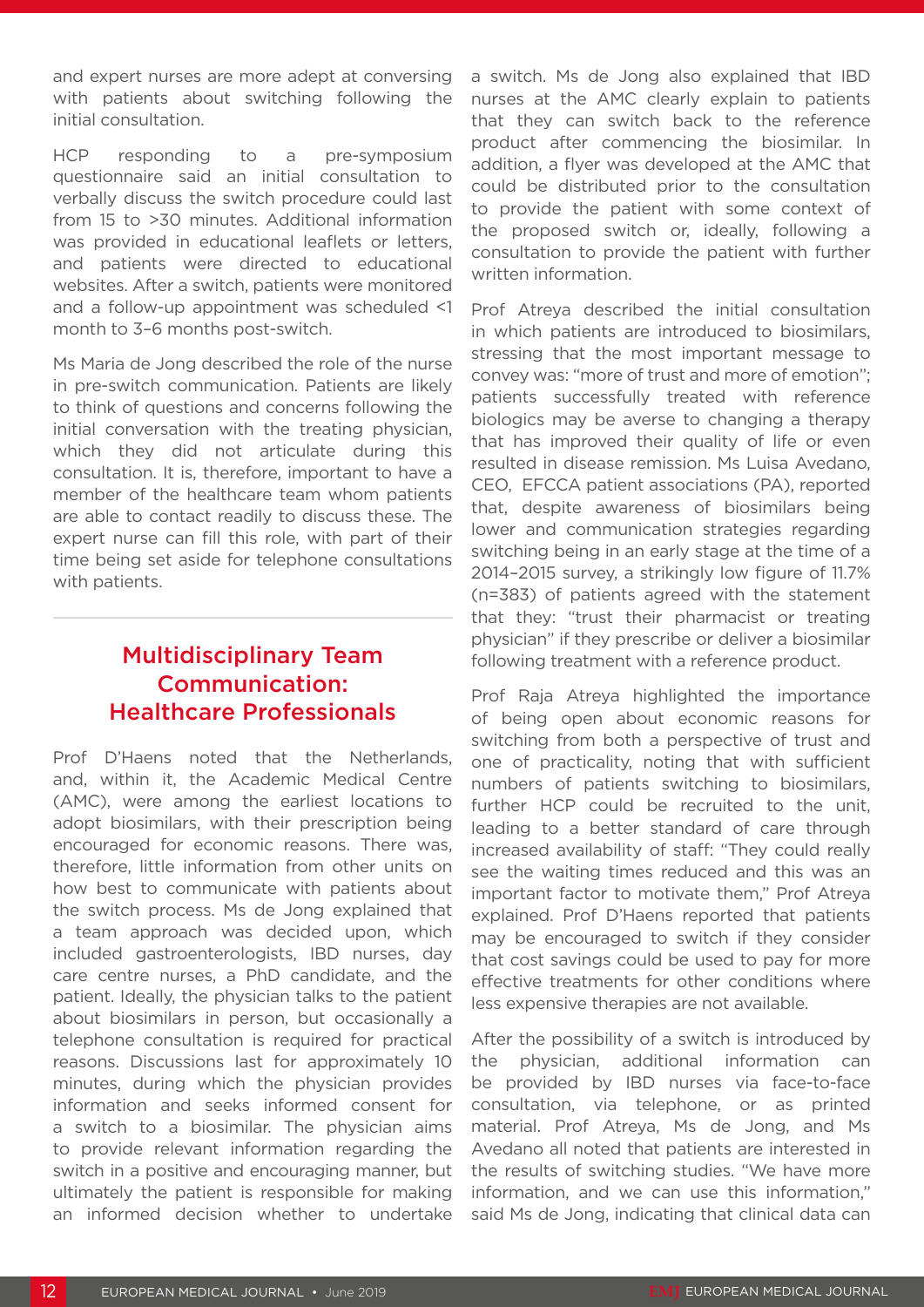be shared with, and explained to, the patient by the physician and nurse to engage with them, build trust, and ultimately make a well-informed, shared decision.

HCPs' communication with their patients can also involve directing them to other organisations. Ms Avedano iterated that EFCCA is encouraging HCP to direct newly diagnosed patients to PA. Ms de Jong agreed with the importance of this, confirming that the AMC treatment pathway included making patients aware of PA. Later in the symposium, Prof D'Haens referred to the rheumatology department at the AMC, where patients treated with reference biologics were switched to biosimilars under the care of physicians and specialist nurses, with an information package that was assembled by both HCP and representatives from PA and suggested that this may be an effective way to communicate information most appropriately to patients.

## Multidisciplinary Team Communication: Patient Perspective

The first interview video saw two patients describing how and when they were first told about biosimilars. One patient, treated at AMC, was told about biosimilars and a potential switch during a routine appointment. The other patient, treated at Paris-Diderot University, Paris, France, was introduced to biosimilars at the day hospital during a reference infliximab infusion appointment, having a 20-minute conversation with his physician about a change in treatment. Initially he: "did not know what to expect." He had the opportunity to ask questions to both the physician and nurses. Following this appointment, he conducted some research on the internet to find more information and reported he: "saw that it was done in other areas of health." Discussing biosimilars with his family suggested that they had: "no more worries" than him. He found the transition to a biosimilar straightforward; both the reference product and new treatment were administered as infusions, so the change was not significant. He reported that he was: "waiting to see the effects and, in fact, there is not much of a difference."

Regarding communication between patients themselves about the switching process, Ms de Jong reported that: "patients are also talking with each other about their experience, and if it's positive it is easier." Conversations can be held at day care centres and infusion appointments, and that discussion is ongoing on social media platforms. PA, such as EFCCA, also facilitate this dialogue.

#### Initiating the Switch: Pathways and Programmes

Both Prof Bouhnik and Prof Atreya responded to a question from the audience asking whether they deemed any patients ineligible for a switch and both replied that, in their opinion, all patients could be initiated on a biosimilar, but that switching back is a possibility if adverse effects (AE) are subsequently experienced.

Prof Atreya reported that at his centre, the University of Erlangen-Nürnberg, Erlangen, Germany, over a 2-month period, 100% of patients with IBD on reference infliximab (N=˜200) had their treatment switched to a biosimilar. This switch was mandatory; patients not accepting the change in medication would: "have to look for another infusion centre." However, only one patient did not consent to the change, and they returned to the Erlangen-Nürnberg clinic after one infusion at another treatment centre. Notably, this patient reported that she returned primarily because she found the nursing care to be of lower quality at the new centre. Prof Bouhnik referred to a study which reported results from a French treatment centre: 86 patients with IBD receiving treatment with reference infliximab were offered a switch to biosimilar. Of these patients, 47% initially refused the switch but, of these, 78% agreed to participate in an education interview with a nurse. Following this, a total of 68% of patients finally accepted the switch.<sup>7</sup> These instances highlight the importance, from the patient's perspective, of the role of the nurse in the multidisciplinary team (MDT), especially in providing education in a clinical setting.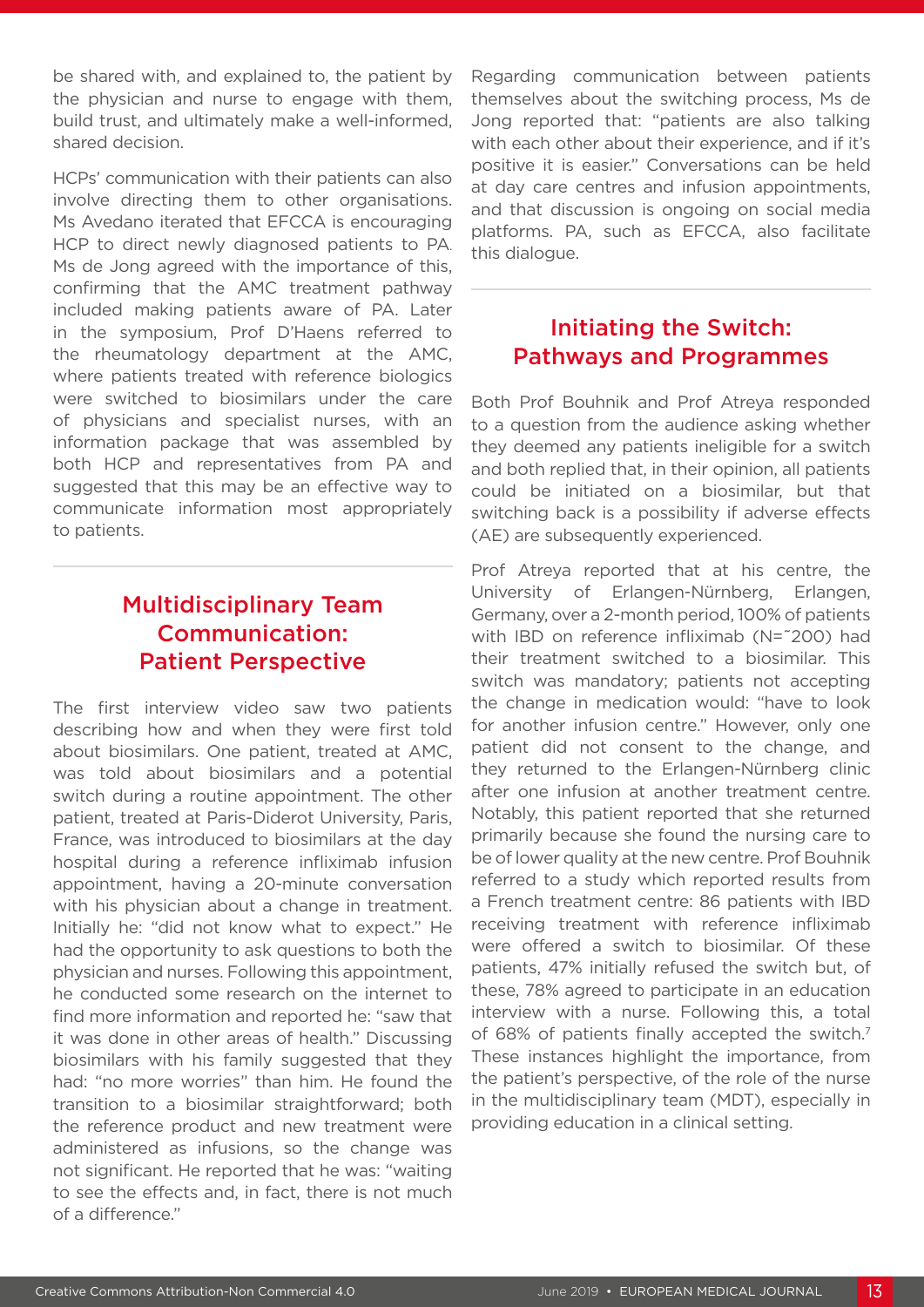

Figure 1: Roles and responsibilities of key participants for a successful switch.

HCP: healthcare professionals; MDT: multidisciplinary team; PAG: patient advocacy group.

# Key Insights from Patient Associations: The Patient Representative Perspective

EFCCA represents 36 IBD PA from 35 countries and engages, on average, between 10% and 20% of patients with IBD within each country. Ms Avedano said that EFCCA was committed to "making the invisible visible" regarding IBD, and noted wide variation in switching practices between countries and, in some instances, regional differences within the same country. This variation, alongside a general lack of information about biosimilars, could make patients uncomfortable as they see: "a general picture of the situation that does not necessarily mirror reality in every country." To investigate patients' level of knowledge and perspectives about biosimilars, EFCCA developed the Biologics and Biosimilars Online Survey (BAB), which was conducted from 2014-2015.<sup>7</sup> Across Europe, 1,181 patients completed the survey. Just 38.0% of surveyed patients had heard of biosimilars and only 25.2% of this group of patients familiar with biosimilars reported having no concerns about them.<sup>8</sup>

Results of the BAB study prompted EFCCA to organise a series of advocacy and educational workshops to address the perceived lack of information available to patients.<sup>9</sup> These included not only patients with IBD treated with biologic therapeutics, but also patients with other immunomediated conditions who were able to offer insights into their treatment pathways and the switching process. Across disease groups, patients reported room for improvement in communication with physicians and also the crucial role of specialist nurses in treatment pathways. Between countries, there was significant variation in the availability of specialist nurses within the MDT. Prof Atreya and Prof Bouhnik said that the situation in Germany and France, respectively, was that specialist nurses were beginning to be introduced to the IBD MDT, and that the practice was growing but not currently universal. Ms Avedano reported a lack of understanding amongst policymakers with whom EFCCA engaged following these workshops to raise the concerns identified by patients, including a lack of awareness of IBD, treatment pathways, and costs (both direct and indirect) associated with the condition. Reports from the EFCCA workshops following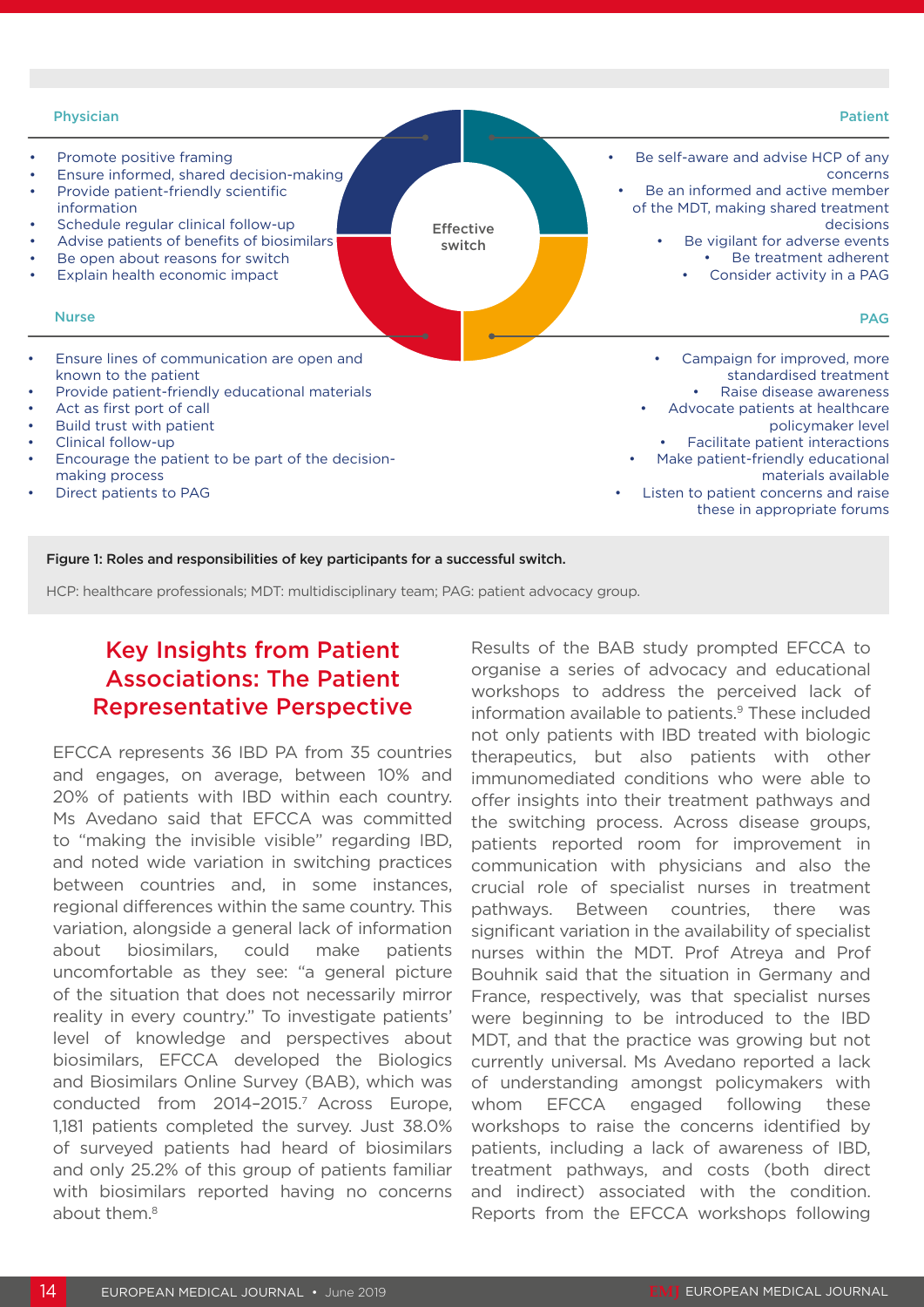the BAB have suggested improvements in communication since, but there is significant scope for improvement across Europe.

# Following a Switch Phase and Subsequent Follow-Up: Patient Perspective

The patient treated at AMC reported that: "the communication went well and the information provided to me was great." The patient was in close contact with the treating physician who gave guidance during and after the switch itself. Alongside this, the patient was: "always able to ask questions to the IBD nurse… which made the transition a very pleasant experience." The patient responded that he felt as good as he did before the switch and suggested that, to improve patient care following a transition to a biosimilar, communication between patients and HCP should be made as easy as possible, so that any questions and concerns can be addressed quickly. Figure 1 illustrates roles and interactions within the MDT to aid a successful switch.

## Follow-Up and Faculty Advice: Optimising Post-Switch Care

Prof Bouhnik described the ongoing PERFUSE study,<sup>10</sup> designed to gain insights into postswitch patient perspectives by collecting data on post-switch drug survival rates. PERFUSE is a long-term, prospective, observational, multicentre cohort study investigating SB2 (an infliximab biosimilar) discontinuation in 1,500 French patients who were switched from the reference product in five autoimmune conditions. The patient perspective is also being explored via measurement of patient-reported outcomes, treatment perceptions, and satisfaction regarding the information about biosimilars that was provided to them.

Ms de Jong described a study, in which the AMC participated, that followed patients with IBD in remission for 16 weeks. Pharmacokinetics (PK) and disease activity (via the simple clinical colitis activity index or Harvey–Bradshaw index) were measured, along with antidrug antibody formation, AE, and patient-reported outcomes. In 88 patients with IBD in remission (29 at AMC) who were treated on reference infliximab for >30 weeks, a subsequent switch to a biosimilar was found to be safe and well tolerated.<sup>11</sup>

Prof D'Haens asked the faculty how they responded to patients who were switched to biosimilars reporting that the new product was ineffective or causing AE. Ms de Jong confirmed that the MDT would work to establish the problem, including carrying out PK investigations, such as trough levels, but that physiological reasons for inefficacy or AE may not be found. Prof D'Haens mentioned that subjective factors can be involved in patients wanting to switch back, citing the nocebo effect, and that clinical trial results and his experience indicate that a number of patients do switch back to the reference product after commencing a biosimilar.12 Prof Bouhnik confirmed that patients had the right to switch back to reference products following a change to biosimilar treatment in France and mentioned that the nocebo effect was a noted problem, while Ms de Jong and Prof D'Haens reported a switch back rate of <5% at the AMC. Prof Atreya presented Harvey–Bradshaw index and partial Mayo scores of patients with ulcerative colitis and Crohn's disease, respectively, up to 24 weeks post-switch from reference infliximab to SB2, which showed no statistically significant difference over the study period.<sup>13</sup>

#### A New Approval: A Different Story for Adalimumab?

The experiences described so far relate to infliximab administered by intravenous infusion but, with the recent market authorisation of adalimumab biosimilars (self-administered subcutaneously), the faculty members were asked for their predictions of how the two drugs would compare in relation to switching.

Prof Bouhnik reported that there were differences in the acceptance rate of patients agreeing to switch from infliximab and adalimumab reference products to their biosimilars; in his clinical experience up to 7 out of 10 consecutive patients would not accept a biosimilar to reference adalimumab. Although real-world evidence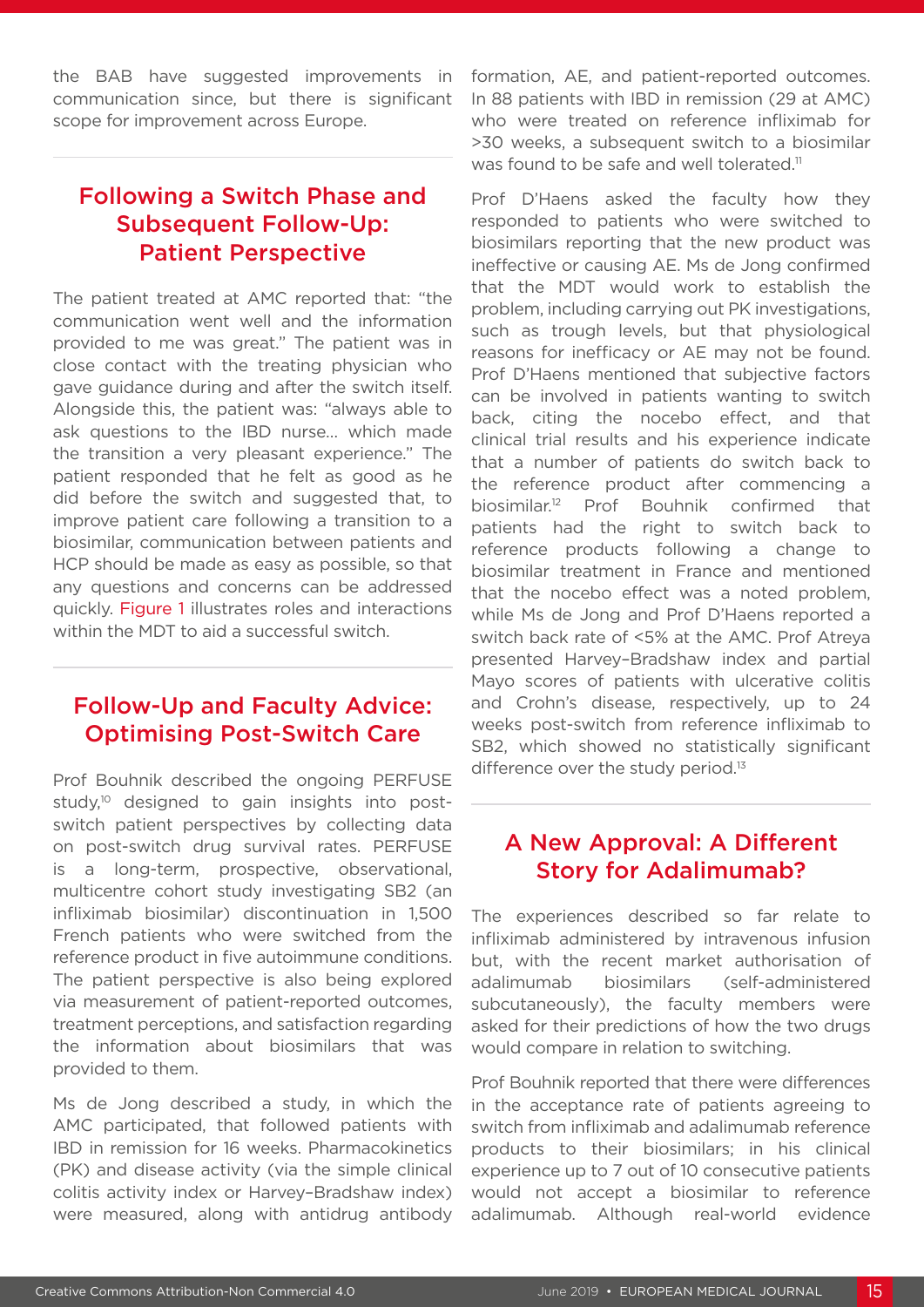for the safety and effectiveness is convincing for patients, the timing of the introduction of adalimumab biosimilars means that these data have not been available until recently, accounting for this reluctance to switch. An audience member asked whether the faculty expected adalimumab switch programmes to be as simple as those for infliximab. Prof Bouhnik thought that they would be: "much more difficult... the nocebo effect will be a major problem," due to self-injection administration with a number of different devices available. Prof Atreya added that the increased logistic effort of measuring trough levels for adalimumab makes undertaking PK studies in the real world more difficult, but that experience gained in infliximab switching programmes would be valuable in facilitating the adalimumab switching procedure.

Prof D'Haens noted that, while being similar in terms of the active biologic, adalimumab biosimilars were different in terms of excipients included in the complete formulation, administration devices, stability, and shelf-life.

Furthermore, Prof D'Haens addressed the importance of biologics stability.14 Indeed, in a study including 255 patients, only 6.7% of the patients stored all biological disease-modifying antirheumatic drug packages within the defined Summary of Product Characteristicsrecommended temperature range. It was noted that SB5 (an adalimumab biosimilar) has an approved cool chain shelf life of 3 years, compared with 2 years for the other adalimumab products, and that data supporting the stability of SB5 at room temperature (25 °C) up to 28 days have been recently published (and, since the symposium, approval for storage at temperatures of up to 25 °C for a period of up to 28 days has been granted by the European Medicines Agency  $[EMA]$ ,<sup>15</sup> which could have implications for the daily activities and lifestyles of patients.<sup>16</sup> Prof D'Haens noted that some preparations of adalimumab are more appropriate than others for individual patients, depending on formula, stability, and other product characteristics. Symposium attendees were asked a live polling question: "Were you aware of the differences between adalimumab products, in particular regarding stability?" and 63.3% responded that they were familiar with the subtle variations in preparations not relating to drug activity or immunogenicity.

#### Conclusion

The patient's perspective is paramount in the IBD treatment pathway, especially when considering switching to a biosimilar from a reference product. From the initial consultation in which the patient is introduced to biosimilars to all interactions following a switch, communication is key. Easily contactable specialist nurses in the MDT are valued greatly by patients, and advocacy groups are campaigning for increased access to MDT members, along with more consistency in messages and practices regarding biosimilars to inspire confidence in their uptake. The process of switching patients treated with adalimumab may present new challenges. Nocebo effects may have a greater impact due to the fact that these products are self-administered. It will require thoughtful communication from HCP to transfer confidence to patients, but this could lead to increased initial uptake rates and reduction of the nocebo effect.<sup>17</sup> With well-considered switch programmes, patients can be confident in their therapeutics with beneficial results for healthcare economics.

The importance of communication was confirmed following the symposium, when faculty members were interviewed individually and asked for advice they would offer to patients preparing for a switch. Prof D'Haens said that: "the process starts with information, but the patient may come back with questions, and then there needs to be somebody available to answer, and I think we underestimate that as physicians." Ms Avedano highlighted the importance of involving the patient in treatment decisions by providing them with educational materials appropriate to their understanding and stressed the importance of having a well-functioning MDT, including specialist nurses.

Prof Atreya said that: "you really have to be a partner," asking the patient whether, from their perspective, they noticed: "any difference in quality of life." "We can assess the clinical disease activity but what is much more important is what the patient feels," he concluded. Ms de Jong emphasised a proactive communication strategy, with the treatment centre contacting the patient, while Prof Bouhnik recommended assessing efficacy and immunogenicity of the new treatment using biomarkers or therapeutic